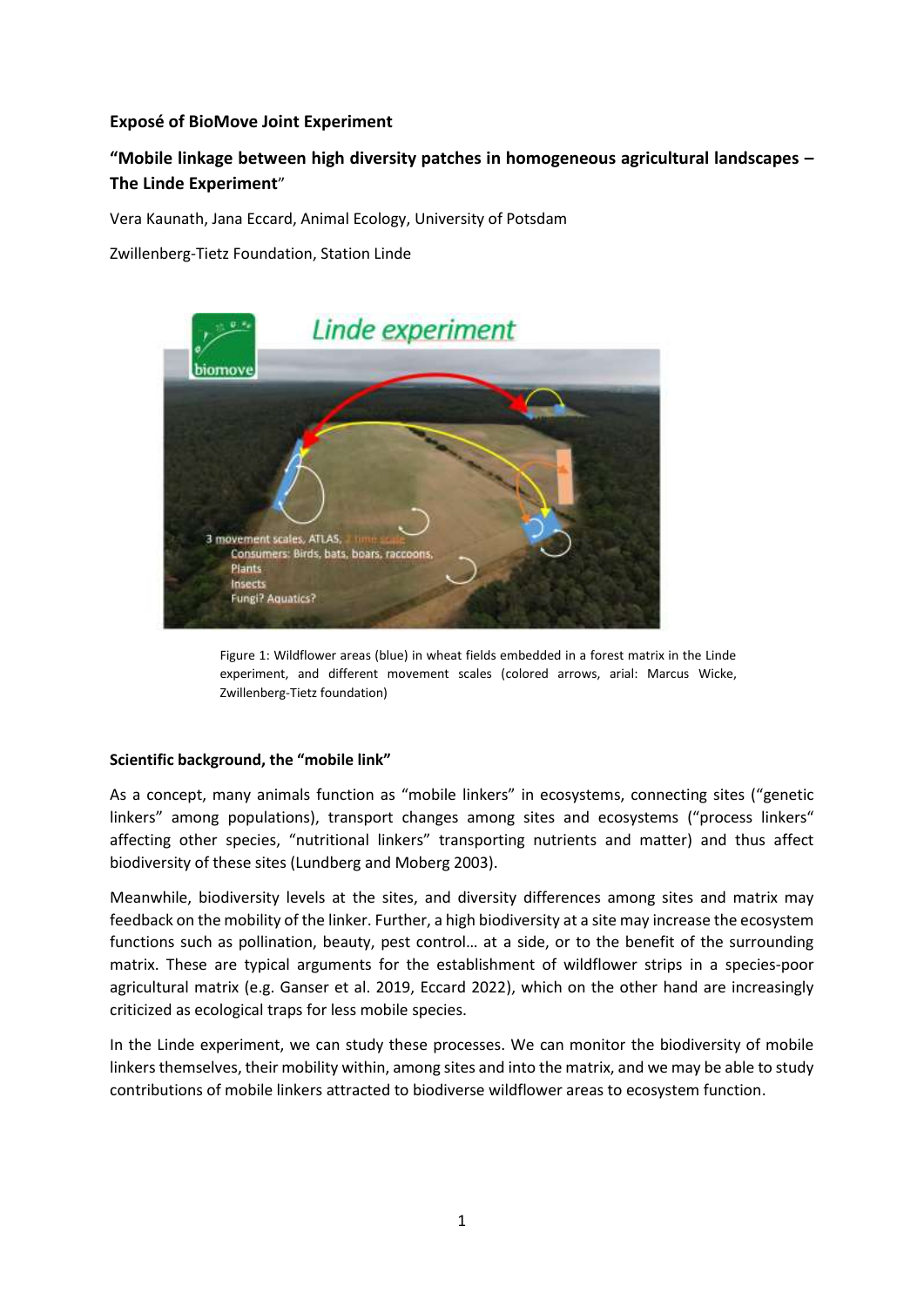## **Experimental Set-Up and Logistics**

The experiment is conducted 2021-2024 at the Station Linde, 60km west of Potsdam, kindly hosted by the Zwillenberg-Tietz Foundation. Station Linde can support researchers in the project with logistics and accommodation. https://zwillenberg-tietz-stiftung.de/forschungsstation-linde/

The Linde experiments offers a platform to study mobility of animals by manipulating the biodiversity of plants. On fife 8ha-20ha large wheat fields, embedded in a coniferous forest matrix, ten small wildflower windows (0.3ha) are stablished at the field margins, offering a diverse plant island embedded in a matrix with a low plant diversity (Figure 2). In the second and third year, the biodiverse islands will age (species succession) and more islands (5 per year) will be established. With differently aged islands run in parallel, the gamma diversity of the island system, and the beta diversity within the island system will rise every year. The first cohort of biodiverse elements (island) was sown in autumn 2021 and will start flowering in spring 2022.

Linde experiment



2024: 20 biodiverse elements (4 per field)



Figure 2: Spatio-temporal set-up of planted wildflower elements in an agricultural and forest matrix in the Linde Experiment

#### *Work packages*

#### *WP1: Biodiversity cascades*

Question: How does biodiversity of plants affect local presence/absence of animals and potential mobile linkers? By increasing plant biodiversity, herbivores and pollinators may also be attracted, as well as their predators. These biodiversity-driven cascades may potentially facilitate mobile linkage. Thus, monitoring of animals, and an analysis of functional mobility traits of the organisms inhabiting biodiversity islands should be analysed. Using the setup of the Linde Experiment, biodiversity of potential mobile linker species can be compared between experimental wildflower areas, and to controls in the wheat fields or forest matrix.

For this package researchers are needed that are interested in monitoring, collecting, and identifying different animal taxa (Birds, Bats, Spiders, Lepidoptera, rodents, ….etc). Vera Kaunath, the PhD student in the Linde Experiment, will herself focus on *Coleoptera* and *Heteroptera*, and Vera supports and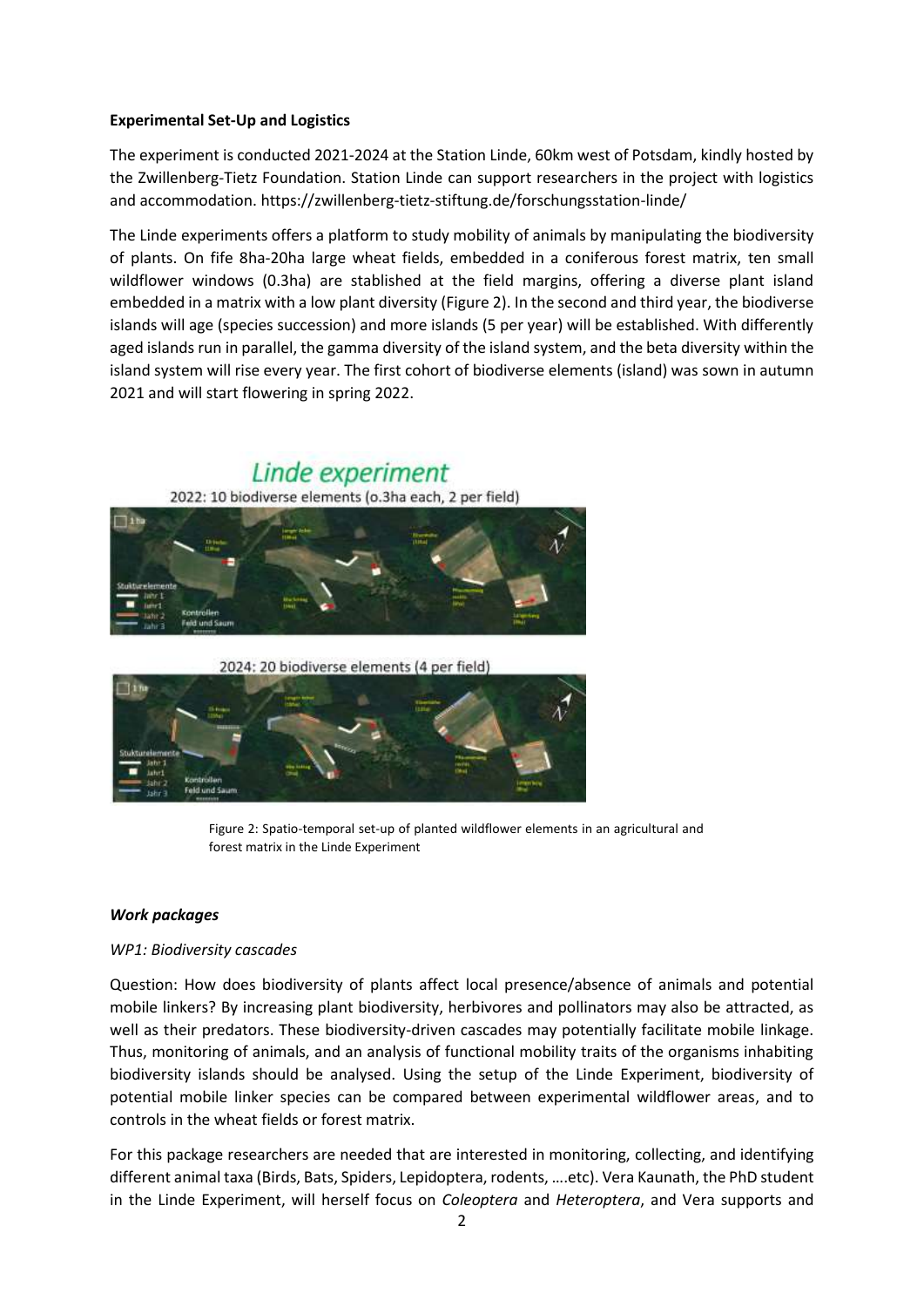coordinates sampling operations of interested collaborators. Please contact [VKaunath@web.de](mailto:VKaunath@web.de) if interested.

Potentially, diversity estimates of cryptic taxa (e.g. soil organisms) can be compared using metabarcoding in the Molecular Ecology Lab of the AG Tiedemann. Please contact eccard@ and tiedeman@uni-potsdam.de if interested in lab work and biodiversity.

## *WP2: Ecosystem functions*

How does biodiversity of plants indirectly affect the ecosystem functions of mobile linkers?

Ecosystem functions we identified to investigate are:

- Terrestrial-aquatic coupling, colonization of water bodies. Here we will provide artificial, experimental mesocosms filled with tab water at wildflower island and control sites, and monitor their visitors (cam traps). We expect more visitors (drinking or breeding) at the wildflower islands, and an a different dynamic and diversity at the emerging plankton population that was transported to the mesocosms by mobile linkers. For this experiment we already teamed up with Julia Pawlak und Guntram Weithoff for Summer 2022.
- Decomposition of organic matter. Here we could for example provide experimental organic matter at wildflower islands and field or forest control sites, and monitor the decomposer community as well as the dynamic process of decomposition. For this experiment we would need interested researcher collaborators, with a fable for dung beetles, wood decomposers, or burying beetles. The experiment may also be conducted as a Masters thesis/project module. Please contact [eccard@uni-potsdam.de](mailto:eccard@uni-potsdam.de) if interested.
- Many other. Be creative! Investigate pollination in experimental flower pots?

## *WP3: Movement ecology of mobile linkers*

While WP1 and WP2 describe the patterns emerging though the activities of mobile linkers, WP3 aims to understand the movement of the linkers themselves. Questions include

- spatio-temporal patterns how experimental diversity islands are colonized
- Metapopulation dynamics and exchange among diversity islands
- Spatial scale of different terrestrial and areal linkers within and among diversity islands, and fields.

*For this package we need researchers with expertise in different animal taxa (bats, birds, small and medium sized mammals, large insects…) that are interested in a trapping-tagging-tracking exercise using the available, automated tracking systems (ART (AG Eccard) or ATLAS (BioMove, AG Jeltsch)). Note that permits have to be organized (ca 6-9 months before the field work) and tags ordered well in advance.*

# **References**

Lundberg, J., Moberg, F. Mobile Link Organisms and Ecosystem Functioning: Implications for Ecosystem Resilience and Management. *Ecosystems* **6,** 0087–0098 (2003). [https://doi.org/10.1007/s10021-002-](https://doi.org/10.1007/s10021-002-0150-4) [0150-4](https://doi.org/10.1007/s10021-002-0150-4)